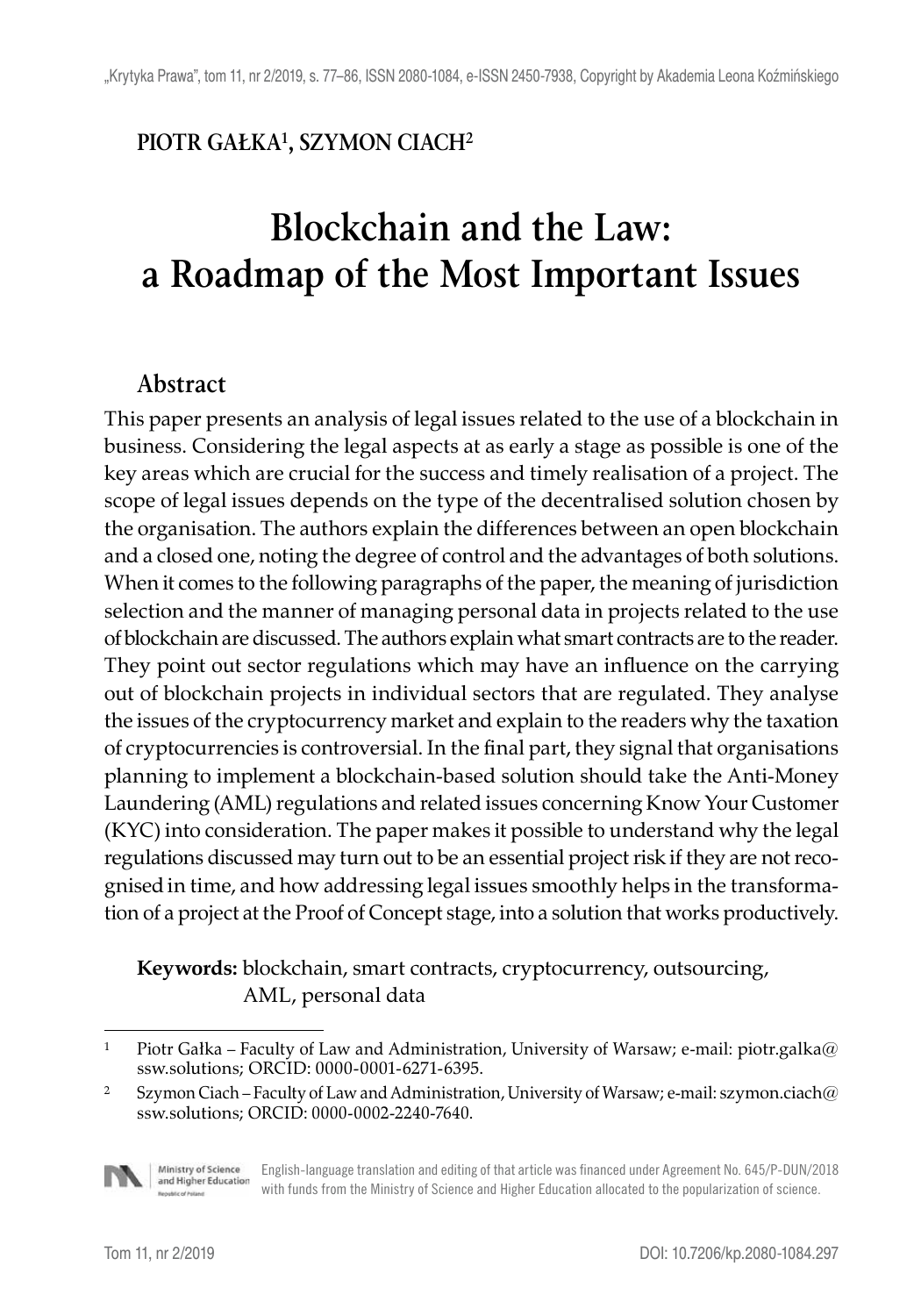# **Introduction**

The use of blockchain in business requires an analysis of a number of aspects – starting from the desired functionalities to the selection of appropriate technical solutions. The already existing business environment, which consists of not only the current IT infrastructure and processes in a given organisation, but also of the legal environment, is equally important for a project. Legal aspects may influence the selection of specific technical solutions or the costs of integrating with existing systems. For that reason, the analysis of legal aspects at as early a stage as possible is one of the key areas which are crucial for the success and timely realisation of that project.

There are countless ways to use Blockchain, and as a result its use is not limited to strictly defined areas of law. Experience shows that a project concerning trading in securities by using a blockchain may generate threads which are completely different from the use of a blockchain in the energy sector, which require an analysis. On the other hand, there are completely different stories in the context of using solutions from the cryptocurrency market. The technological diversity of blockchains results in the fact that the legal context may be very different for – seemingly – similar projects. Thus, the analysis of the legal aspects of blockchain solutions requires a customised attitude. In this paper, we will attempt to discuss universal issues which are worthy of particular consideration when implementing a blockchain.

#### **Governance**

In the context of managing a decentralised solution such as a blockchain, it is extremely important to specify whether an open blockchain (in other words, a public blockchain) or a closed (private) one is being discussed. Public blockchains are understood as blockchains used typically as cryptocurrency transaction systems which are supported by communities with an unlimited circle of members. To a large extent, the functioning of those networks is influenced by groups associated with the main developers of the protocols of those networks. The software of such networks frequently uses open-source licenses which force one to share all modifications to such software publicly.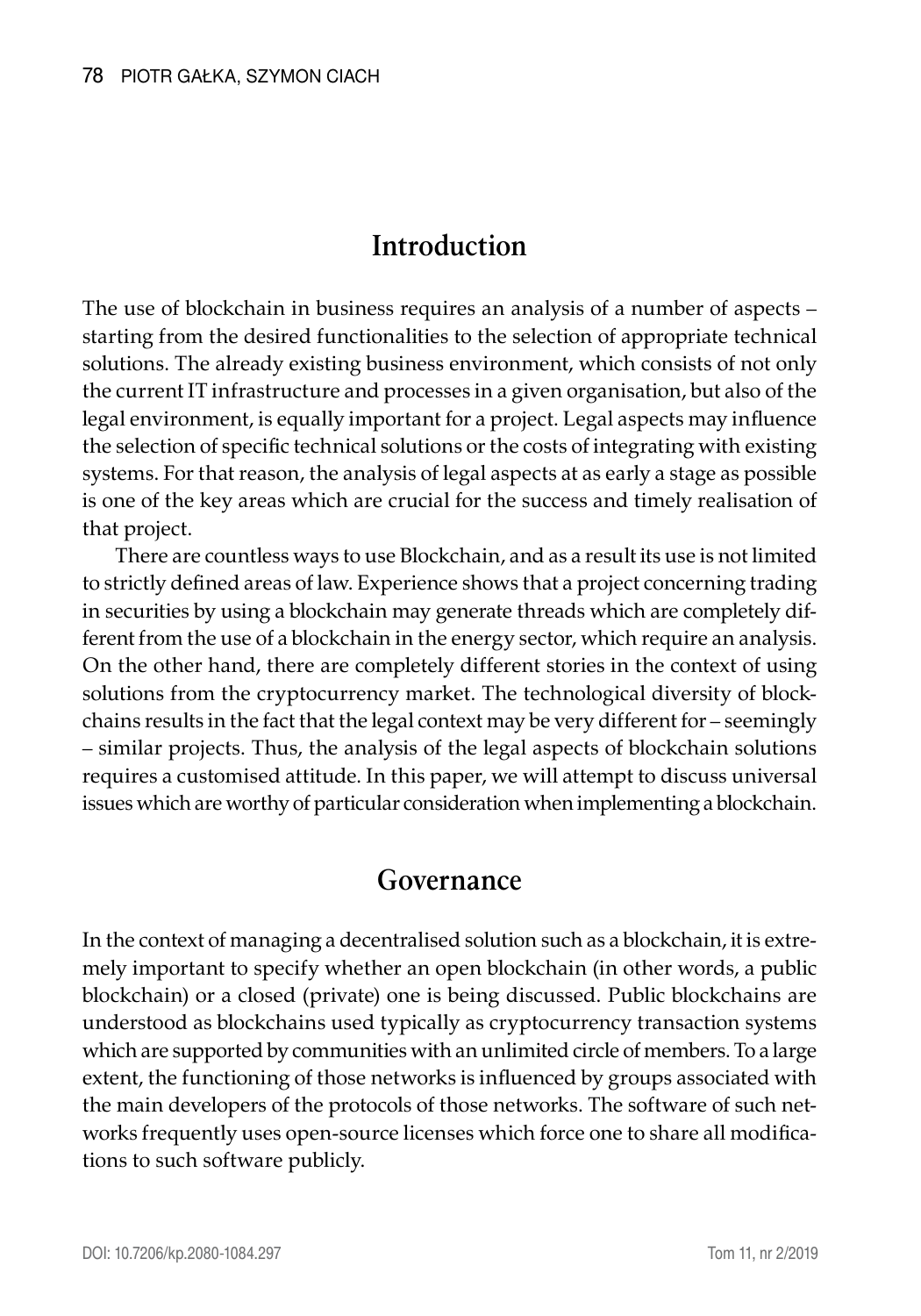From a business perspective, using an open blockchain, one needs to be aware of the fact that one basically has no influence over what happens to that blockchain next. Due to the nature of licenses, in some cases, it may be difficult to develop "property" solutions. It should be noted that they will be real obstacles, but they will certainly be essential circumstances for many business uses.

When it comes to private blockchains, however, they are understood as solutions which are controlled by a strictly defined group of entities (let us call such a group "a consortium"). In this scenario, the consortium basically develops a common solution, that is, a common database that functions on the basis of a P2P network. In this case:

- a. the entities whose infrastructure maintains the network are known
- b. the number of those entities is limited
- c. access to the data is limited for individual actors
- d. access to the initiation of transactions is limited
- e. the localisation of data processing is known.

Creating closed blockchains, due to the fact that they are solutions which are mainly beneficial when used by a group of entities, forces an attitude that includes the creation of ecosystems. In other words, it is a technology of group co-operation. For those involved, the most important issue is access to a given blockchain as the common source of real information. Such an attitude results in the fact that from the legal perspective, one of the key issues is defining and settling the terms of co- -operation of all the members involved. The previously mentioned "consortium" developing the blockchain needs to know, especially the rights and obligations of individual members, as well as the criteria of joining the consortium. It also needs to have an established process of decision-making and clearly defined scopes of responsibility for individual persons involved. Establishing such rules generally requires an appropriate contractual "packet". When creating agreements for the purpose of such co-operation, one should take especially those regulations which concern competition protection law – prohibition on agreements restricting competition – and license issues concerning the tools used into consideration. In addition, there is obviously the question of appropriate agreements with the technological supplier on the realisation of the project – implementing, maintaining, and developing the solution.

The proper functioning and making decisions by the consortium is one of the key challenges for creating ecosystems of co-operation which is based on shared "blockchain" databases. It can be clearly seen in problems with decision-making in the case of open blockchains. The lack of procedures in this regard sometimes results in many months of impasses in the development of the technology or divi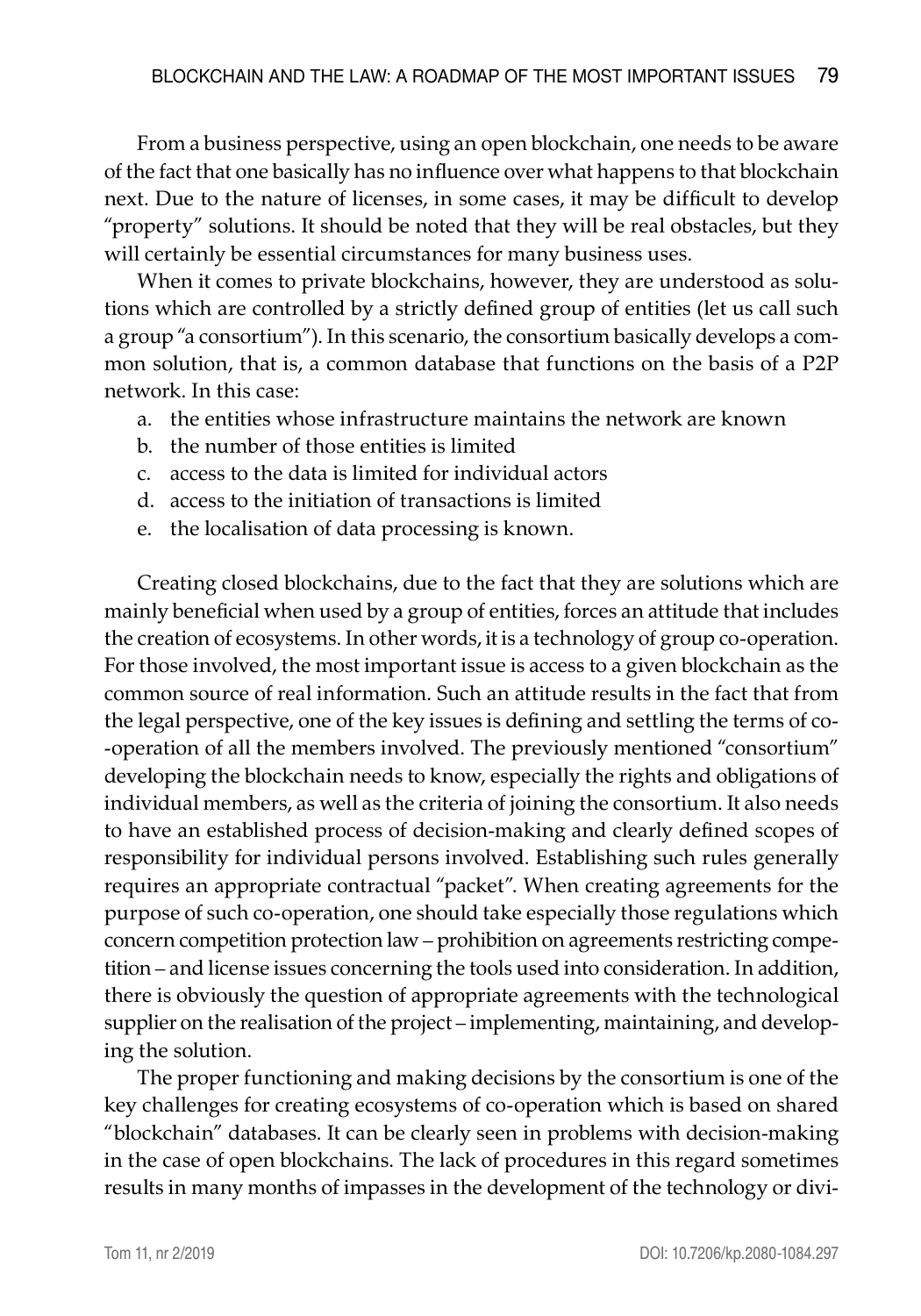sions of the network (a so-called fork). Supposing that from the perspective of blockchain implementation in production, solution management may be considered a key "challenge" of the project, there are still some more legal issues which are worth mentioning. We present a brief review of 8 areas which should be analysed when evaluating a solution in legal terms.

# **Jurisdiction**

Blockchain as a global technology which has an influence on very many areas of law sometimes requires meandering between legal regulations of individual countries. Regulations concerning a blockchain – particularly the cryptocurrency market – are not regulated uniformly in all countries. For this reason, planning a project in terms of the selection of the appropriate jurisdiction may save one many legal problems, especially those on the grounds of taxes and related to contacting the regulator.<sup>3</sup> This can be seen especially in the case of technological projects in the financial industry (broadly understood FinTechs) in which an essential decision to be made is the selection of the jurisdiction where one intends to get an appropriate license.

# **Personal data**

A blockchain, due to the fact that is a decentralised, non-modifiable database which is based on a P2P network, naturally raises questions about personal data protection. In this context, the following specification is pivotal: will any data of this kind be processed in a blockchain? The question seems to be easy, however, it raises many doubts in practice. One should remember that processing data in a blockchain means processing data in a decentralised computer network, in parallel in numerous locations. In the case of the processing of personal data, it is essential to know what entities using which infrastructure maintain the nodes of the network where copies of the database are stored. It is also important to know what entities have

<sup>3</sup> A. Provasoli, *Worldwide: Regulation Of Blockchain Business – A Jurisdiction Comparison*, "Mondaq", 16.07.2018, http://www.mondaq.com/Gibraltar/x/719070/fin+tech/Regulation+Of+Blockchain+Business+A+Jurisdiction+Comparison (access: 3.01.2019).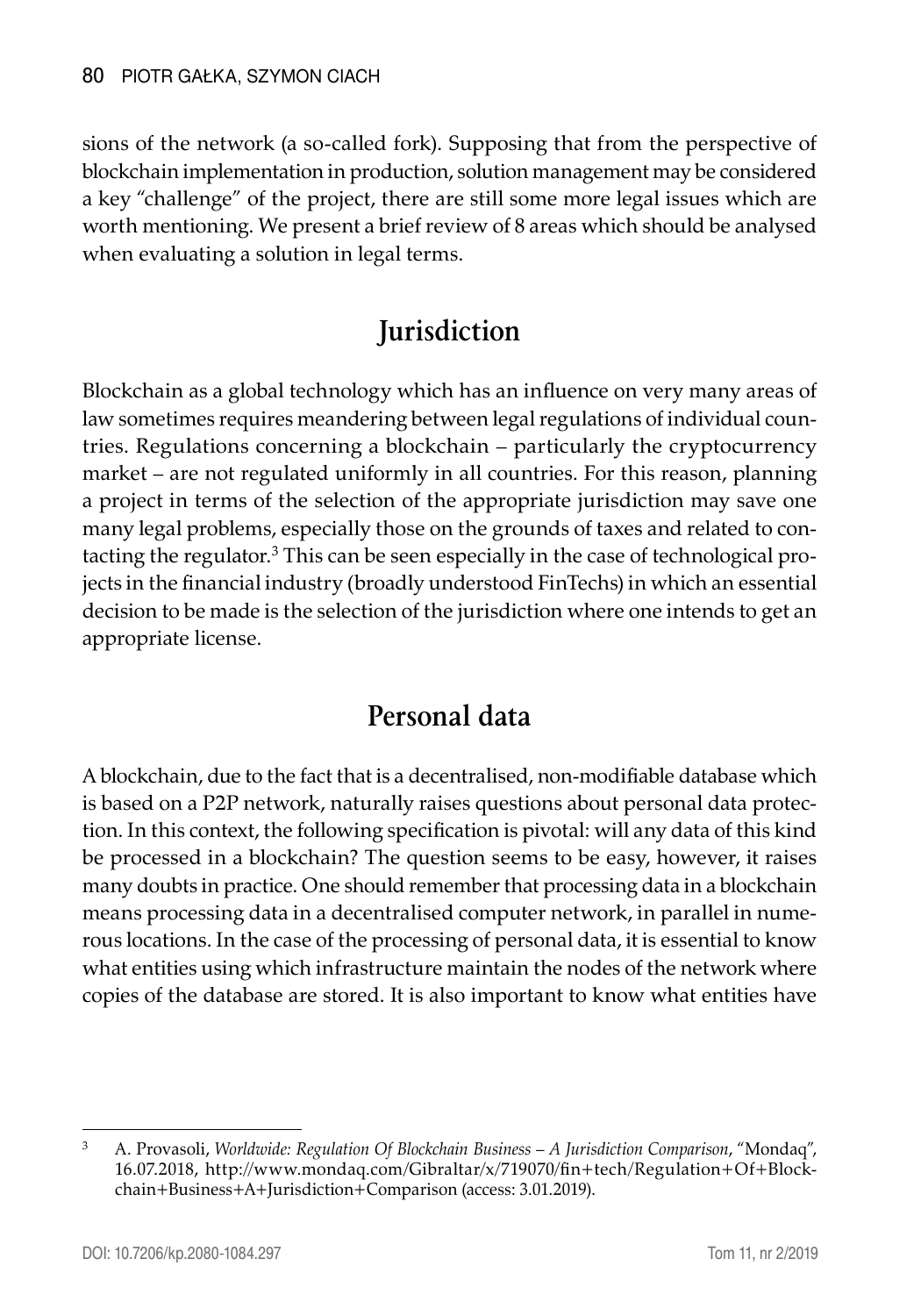access to a specified type of information processed in such a database. Those entities may differ from the ones which maintain the nodes of the network.<sup>4</sup>

The fact whether an open blockchain (e.g. the Bitcoin or Ethereum blockchain) or a closed one (e.g. developed on the basis of R3 Corda or Hyperledger platforms) is to be used is a big difference. In the case of the former, publishing personal data in the global computer network may cause serious GDPR-related problems. However, using closed solutions offers some possibilities of managing that area. It makes it possible to establish the rules of processing personal data on the contractual level between the entities involved, and also to make a choice of technical tools that allow for the regulation of the way in which those data are processed.

When it comes to personal data, "the right to be forgotten" on the grounds of the GDPR, and one of the main functionalities provided by a blockchain – the non- -modifiability of the data saved in the register – are particularly controversial. If personal data are processed in a blockchain, organisations which use them should think about how they will be able to address e.g. their customers' requests for the deletion or modification of the data which concern those customers. This is an example of a legal issue which can have an impact on the entire architecture of the solution. Many projects attempt to handle this in the simplest way possible – by ensuring that personal data do not enter the blockchain, and they so it for a reason.

#### **Smart contracts**

In the context of blockchain, one may frequently see statements that smart contracts will replace "usual" agreements. Let us remember that a so-called smart contract is the code of software that allows for the realisation of specified business logic on the state of affairs described in a given blockchain.<sup>5</sup> The code of the smart contract itself is also placed in the blockchain, thanks to which it uses the non-modifiability of that blockchain and works automatically – it is always launched when it receives input information that is specified for it. The basic question that arises is: is a smart contract an agreement in the legal sense of the word? The answer is: not necessarily.

A smart contract is an element of reality, whereas an agreement is a legal construction and exists when conditions specified in provisions are met. As a rule, the mutual consent (consensus) of the contracting parties, i.e. submitting a declaration of intent with mutual content, is necessary for an agreement to exist. The declara-

<sup>4</sup> W. Maxwell, *Do blockchains process personal data?*, [in:] *A guide to blockchain and data protection*, 2017, pp. 7–8, https://www.hlengage.com/\_uploads/downloads/5425GuidetoblockchainV9FORWEB.pdf

<sup>5</sup> D. Szostek, *Blockchain a prawo*, Warszawa 2018, pp. 115–119.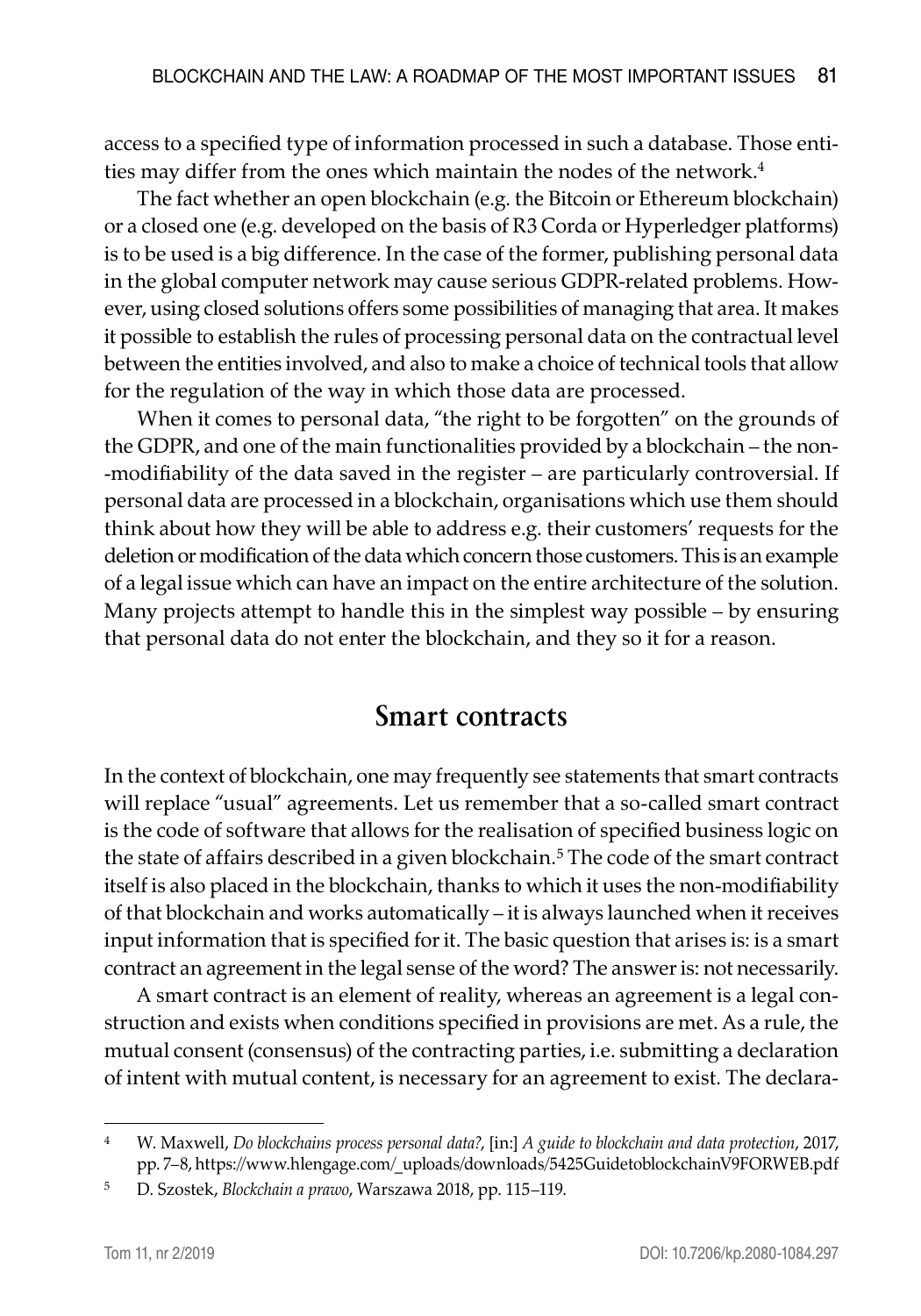tions of intent do not require written form. For instance, one submits an implied declaration of intent as one gets on a bus. A smart contract may, thus, be a form of expressing the mutual will of the parties, but it does not have to. If there is no consensus between the parties, there is no agreement. Then the deployment of a smart contract in the blockchain has no legal meaning regarding the existence of the agreement. In consequence, in our opinion, using a smart contract in no way precludes the possibility of claiming an error or other defects of the declarations of intent on the ground of the general provisions of the Civil Code. However, the practical question is, how should the content of the agreement be shown if the only form of expressing it is a smart contract? The answers in this regard will probably come with the practice of the first disputes concerning it.

In the context of conducting transactions by means of smart contracts, it is also worth remembering that legal provisions reserve specific forms for certain activities – e.g. a notarial act for the transfer of immovable property. In this regard, the completion of a transaction exclusively on a blockchain may not have the desired effects in the legal sphere. These are provisions the application of which cannot be excluded with the consent of the parties.

#### **Regulated outsourcing**

Provisions concerning outsourcing are an example of sector regulations which may influence the carrying out of blockchain projects in individual industries which are regulated. The issue of regulated outsourcing in the era of organisations' everyday use of IT services provided by external entities has already been quite widely recognised both by legal sciences and statements expressed by the regulator. It is particularly the financial sector that struggles with the practical effects of those regulations in the context of cloud solutions. The Polish legal system manifests quite sublime requirements in this regard which do not necessarily coincide with the contractual practice of global suppliers. It is worth noting in this context that the issue of regulated outsourcing does not omit blockchain solutions, either.

Similarly to cloud computing, in the case of a blockchain, we also have to do with information processing and the realisation of specified projects by some entities for others. It is also not difficult to see the use of cloud computing as an infrastructure for the nodes of a blockchain network. Thus, the question naturally arises, can the usage and maintenance of a common database constitute "the outsourcing of operations", as outsourcing is frequently described by appropriate provisions? It is difficult to unequivocally decide on this issue in separation from specific facts.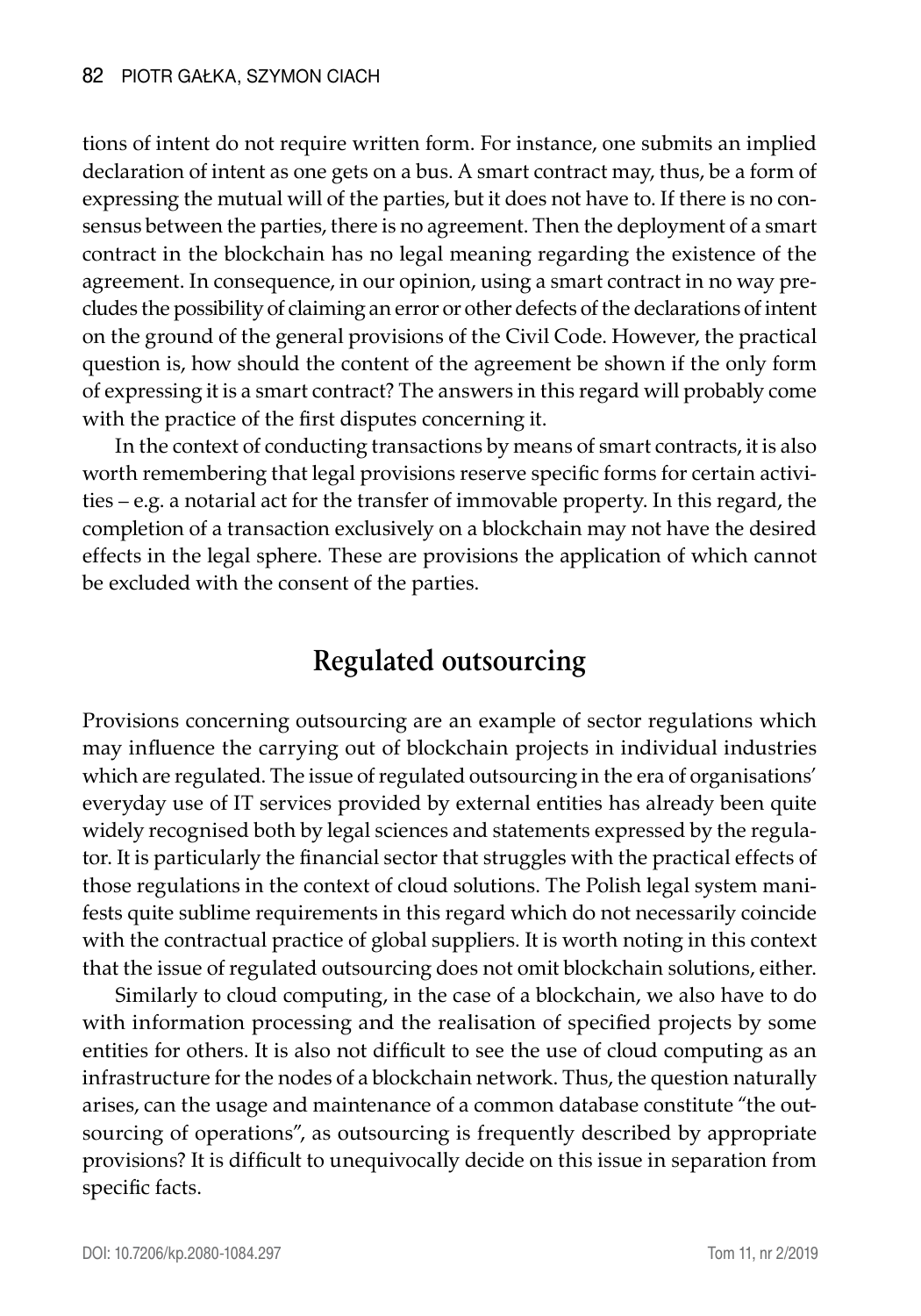The aspect of outsourcing should certainly be included on the list of analysed issues for entities which are subject to restrictions in this regard. Especially if data processed in a blockchain are subject to specific regimes of protection, e.g. bank, payment or insurance secrecy, etc. A potential necessity of obtaining appropriate authorisations may influence the schedule of a project significantly. One should also not ignore the situation in which a technology supplier will be one of the global suppliers that may not accept the quite strict requirements of the Polish regulator in this regard.

## **Providing services by electronic means / consumer law**

In developing a blockchain-based solution, one should not forget the regulations which cover entities providing services by electronic means, and consumers. Those regulations are essential, especially when the services are developed for a wide range of customers. First, the obligation to draw up terms and conditions regarding providing services electronically. In addition to information obligations imposed on entrepreneurs who are active in the Internet, one should consider a consumer's right of withdrawal in 14 days. When it comes to essential information obligations in this regard, one should include the data of the service provider, the identification of whom may cause many problems in the context of consortia. One should also not forget the obligations arising from Article 8 of the Act.

# **Cryptoland**

Issues related to the cryptocurrency market, the creation of which was possible thanks to the blockchain technology, are certainly are certainly very medial topics as of recently. In this case, it is worth sparing a moment to analyse the situation from a long-term perspective because from this perspective, that market is affected by a certain problem of a "philosophical" nature. Namely, an essential number of participants of that market imagines its further development as the creation of a de facto new financial system which is based solely on independent, open public blockchains. In the optics of the national administration, such an idea seems to be a dangerous alternative to the traditional financial system which is based on currencies issued by states. Hence the regulators' scepticism.6

<sup>6</sup> P. Rosik, *Dozór może skutecznie ograniczać rozwój kryptowalut*, "Obserwator Finansowy", 14.02.2018, https://www.obserwatorfinansowy.pl/tematyka/rynki-finansowe/dozor-moze-skutecznieograniczac-rozwoj-kryptowalut/ (access: 3.01.2019).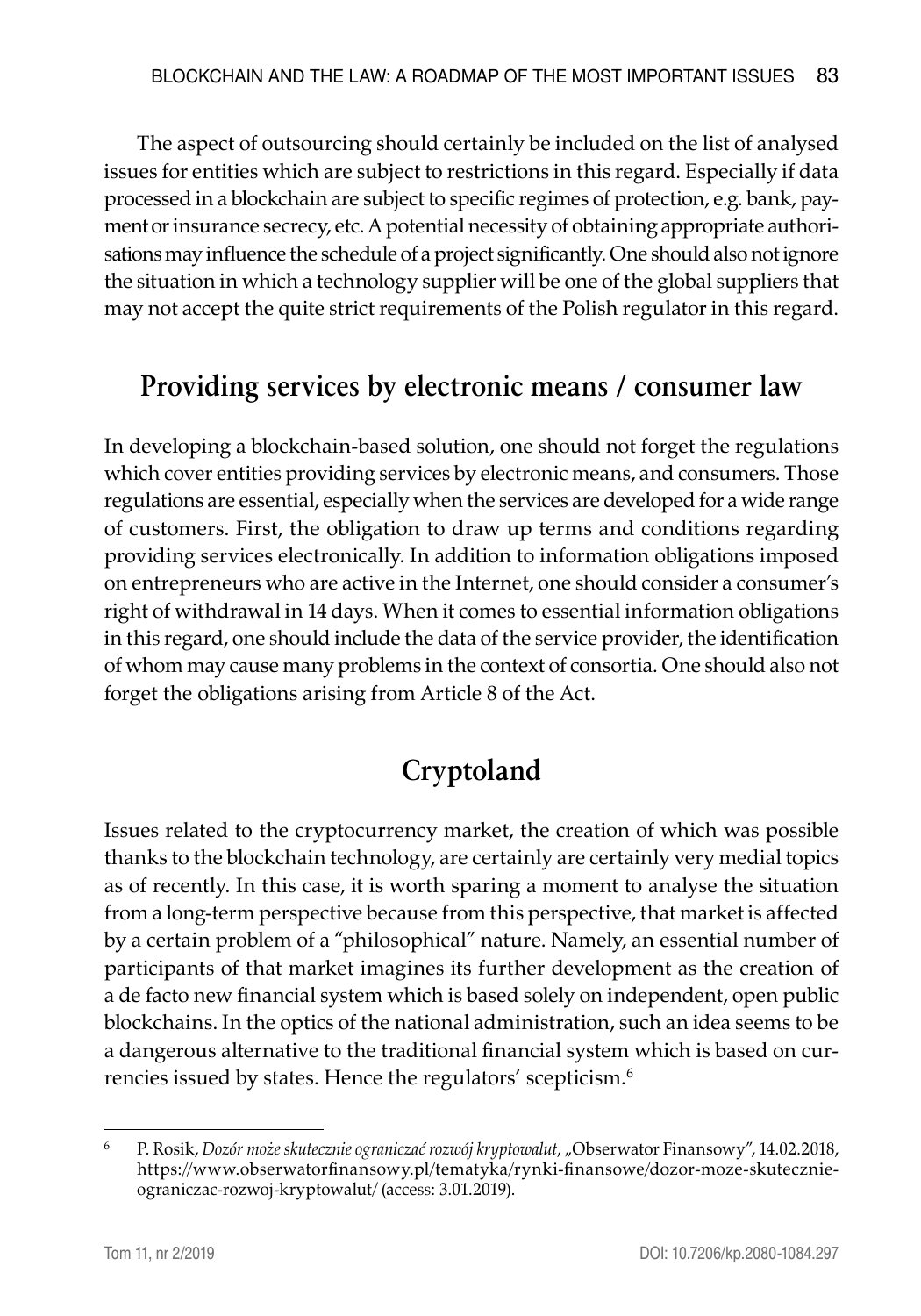As long as trading in cryptocurrencies occurs exclusively on the infrastructure of independent blockchains, state control over them is limited. The full anonymity of transactions that is frequently desired on the cryptocurrency market is also something that states fight against systematically. It is manifested e.g. in the drastic reduction of upper limits for cash transactions for entrepreneurs, or proposals for setting up a central register of bank accounts or even abandoning cash completely. The states want to have tools for acquiring knowledge of what resources their citizens have and how they use them. An independent cryptocurrency transaction system that is not controlled by states stands somewhat in opposition to that regulating tendency.

The technical properties of the blockchain make it virtually impossible to eliminate the cryptocurrency market completely. On the other hand, nowadays, regulators have enough "enabling power" to significantly restrict institutional trading in cryptocurrencies. They are able to influence the centralised cryptocurrency exchanges which (paradoxically) are currently responsible for the vast majority of transactions involving cryptocurrencies. Interestingly, the attitude of individual jurisdictions towards this market is not unified. Regulators that see potential in this market and the technology which develops it attempt to "offer" regulations providing space for creating new business around them. One may even observe a kind of regulative race between countries which decided to support this direction of development. For the time being, it is not known whether regulations will hit that market hard or whether they will help it to stabilise. A lot may depend on how the market itself will behave, and whether numerous projects will actually deliver on their promises. Due to the fact that it is a global market, international arrangements and standards seem to be key for the future. One should carefully watch its development and the regulators' current attitudes, especially international tendencies.

The issue of the cryptocurrency market also has a bearing on closed solutions (blockchains) due to the fact that the legislator does not always understand the idea of distributed registers and "lumps" solutions related to closed and open registers together. This, in turn, may make the development of solutions based on distributed networks significantly more difficult.

From the perspective of the "here and now", cryptocurrencies are still a very hot topic that is prospective in terms of business and technology – however, it is basically risky in legal terms. To some extent, this risk can be managed. However, one should be absolutely aware of its existence.

With respect to the detailed problems of the cryptocurrency market, the following issues be are most clearly outlined: What – e.g. from the perspective of the Polish civil law – is a cryptocurrency? For the time being, there is no clear category of civil law in which cryptocurrencies could be classified. It is a key legal issue for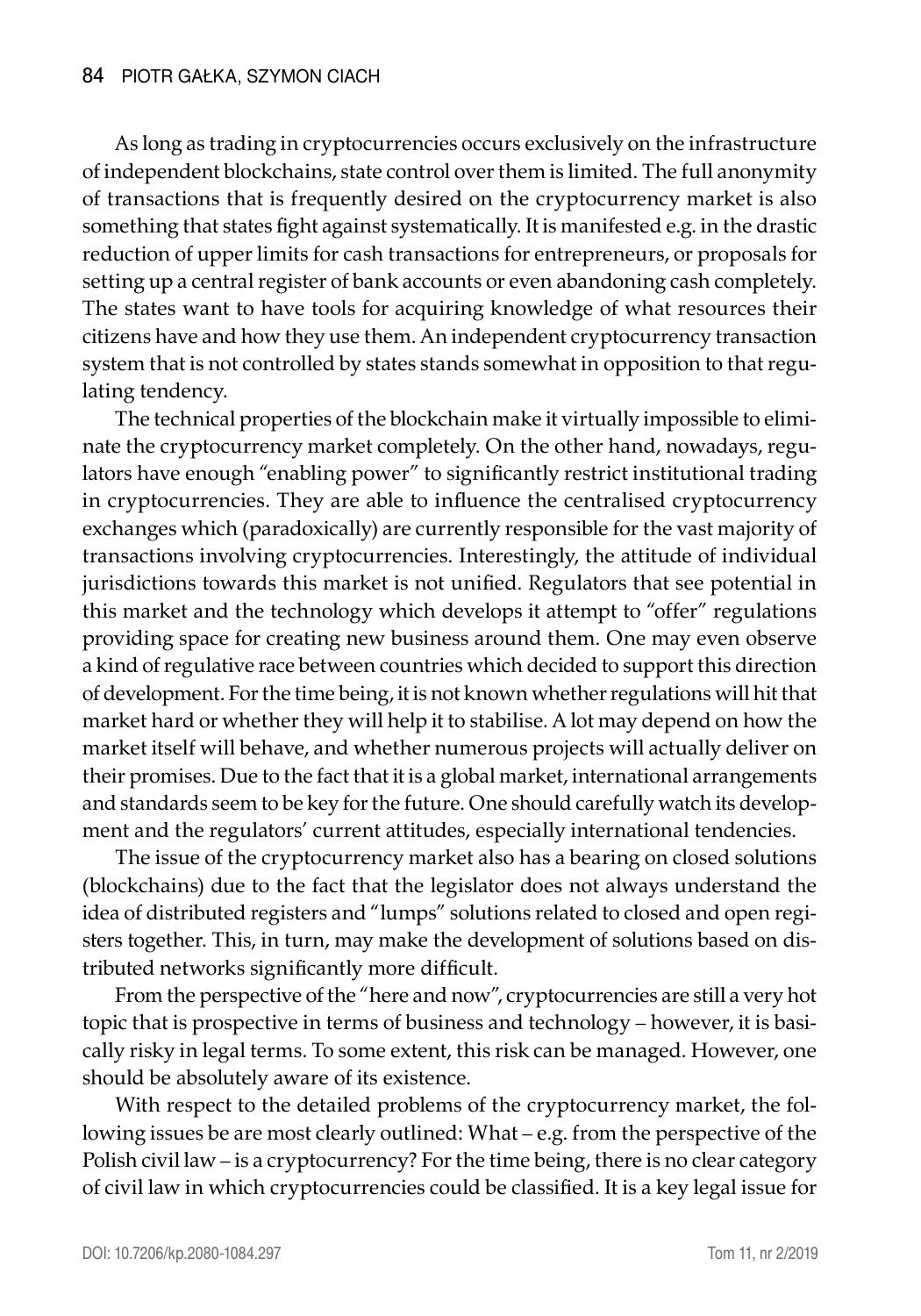the reliability of business trading using these assets.7 Attempts to fit cryptocurrencies in the currently existing categories (e.g. property law) $^8$  encounter certain difficulties.9 In that case, it is hardly surprising that this topic is widely discussed in the legal environment.10 However, practice forces the adoption of certain solutions, even if they are theoretically not entirely justified. It is, thus, essential to make business decisions, knowing that currently, one still cannot be absolutely certain when it comes to the legal solutions adopted (e.g. the effectiveness of clauses in agreements, the subject of which are cryptocurrencies). Cryptocurrencies, due to their economic importance that they assumed with the increase of the economic value, undoubtedly deserve a clear regulation of the consequences of activities related to them.

## **AML/KYC**

Another, quite crucial thread which should be considered when preparing a blockchain-based solution are Anti-Money Laundering (AML) regulations and related issues concerning Know Your Customer (KYC). Covering the area of cryptocurrencies with the AML regulations is connected with regulative trends and challenges for states. In July 2018, a definition of a virtual currency appeared in the Polish Act on the Prevention of Money-Laundering and Financing Terrorism.<sup>11</sup> The inclusion of cryptocurrencies in the AML system may generate new obligations related to implementing the solution in an organisation. As for such obligations, despite the fact that they will mainly concern cryptocurrency exchanges, in case of some systems, it may also be necessary to consider them. In this case, entities will be obligated to implement procedures which will be used to detect mechanisms of dirty money laundering, and they will also be obligated to report to the regulator.

<sup>7</sup> K. Piech, *Leksykon pojęć na temat technologii blockchain i kryptowalut* prepared under the Stream "Blockchain i Kryptowaluty" [Blockchain and Cryptocurrencies – translator's note] of the programme "Od papierowej do cyfrowej Polski" [From Paper Poland to a Digital One – translator's note], https://www.gov.pl/documents/31305/0/leksykon\_pojec\_na\_temat\_technologii\_blockchain\_i\_kryptowalut.pdf/77392774-1180-79ab-4dd5-089ffab37602.

<sup>8</sup> J. Szewczyk, O cywilnoprawnych aspektach bitcoina, cz. 2, "Monitor Prawniczy" 2018, 6, p. 304

<sup>9</sup> See D. Szostek, op. cit., p. 29 in: P. Baran, *On Distributed Communications. I. An Introduction to Distributed Communications Networks*, Santa Monica 1962, pp. 8–9.

<sup>&</sup>lt;sup>10</sup> See K. Zacharzewski, *Bitcoin jako przedmiot stosunków prawa prywatnego*, "Monitor Prawniczy" 2014, 21, p. 1133.

<sup>11</sup> Art. 2 ust. 2 pkt 26) Ustawy z dnia 1 marca 2018 r. o przeciwdziałaniu praniu pieniędzy oraz finansowaniu terroryzmu (Dz.U. z 2018 r., poz. 723) (Journal of Laws of 2018, item 723).